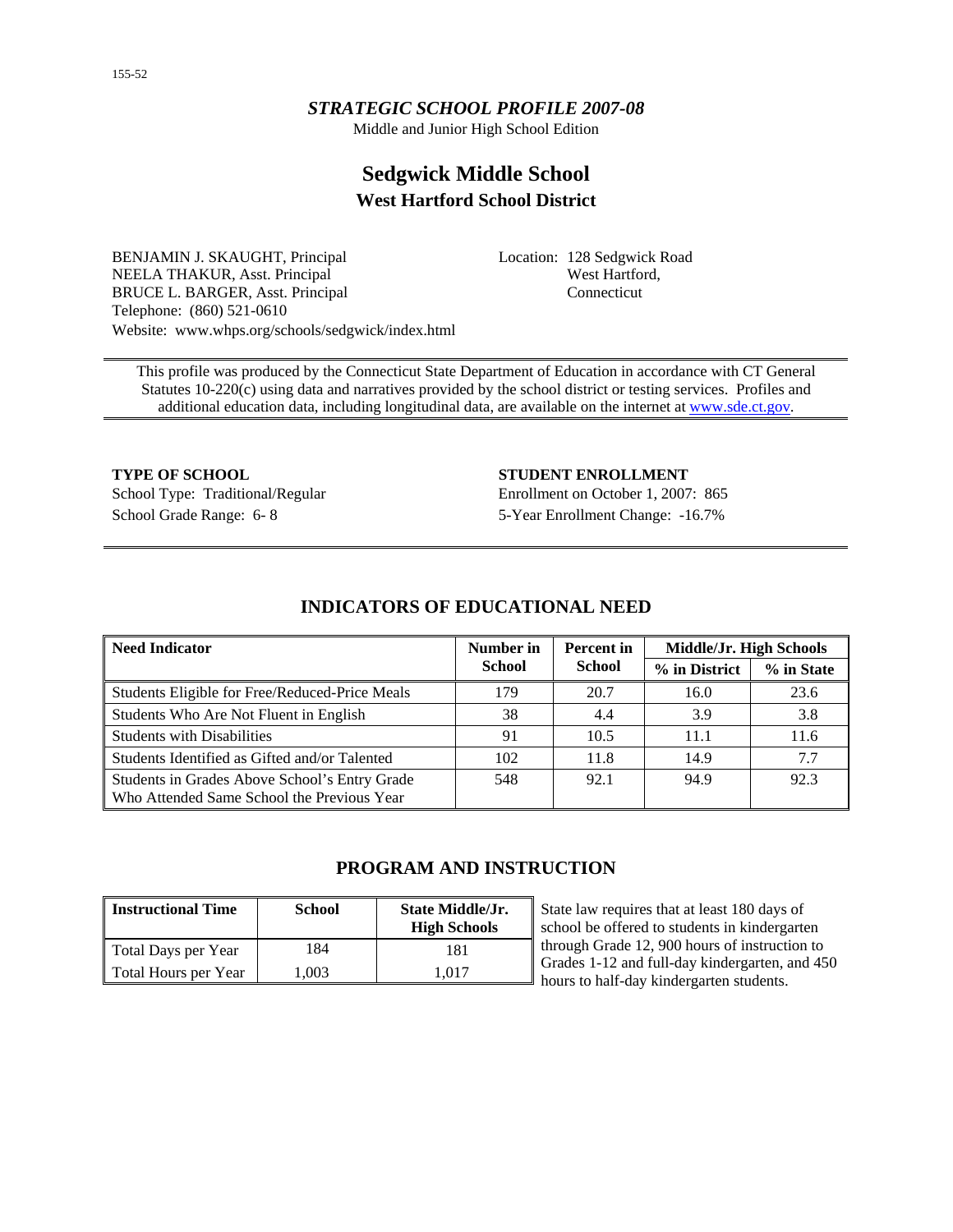| 155-52 | Page 2 |
|--------|--------|
|--------|--------|

| <b>Average Class Size</b> | <b>School</b> | <b>District</b> | <b>State</b> | <b>Enrollment in Selected High School Level Courses</b> |        |                 |              |
|---------------------------|---------------|-----------------|--------------|---------------------------------------------------------|--------|-----------------|--------------|
| Grade 5                   | N/A           | N/A             | N/A          | <b>Percent of Grade 8</b>                               | School | <b>District</b> | <b>State</b> |
| Grade <sup>7</sup>        | 20.5          | 20.3            | 20.5         | <b>Students Taking</b>                                  |        |                 |              |

| <b>Enrollment in Selected High School Level Courses</b>                                          |      |      |      |  |  |  |
|--------------------------------------------------------------------------------------------------|------|------|------|--|--|--|
| <b>Percent of Grade 8</b><br>School<br><b>District</b><br><b>State</b><br><b>Students Taking</b> |      |      |      |  |  |  |
| <b>Mathematics</b>                                                                               | 37.8 | 47.0 | 31.2 |  |  |  |
| World Language                                                                                   | 85.8 | 86.3 | 46.4 |  |  |  |

| <b>Estimated Hours of Instruction Per Year in Selected Subject Areas</b> |                   |              |  |  |
|--------------------------------------------------------------------------|-------------------|--------------|--|--|
| Grade 8                                                                  | School            | <b>State</b> |  |  |
| Art                                                                      | 47                | 40           |  |  |
| <b>Computer Education</b>                                                | $\mathbf{\Omega}$ | 21           |  |  |
| <b>English Language Arts</b>                                             | 142               | 171          |  |  |
| Family and Consumer Science                                              | $\mathbf{\Omega}$ | 17           |  |  |
| Health                                                                   | 47                | 24           |  |  |
| Mathematics                                                              | 142               | 149          |  |  |
| Music                                                                    | 81                | 15           |  |  |
| <b>Physical Education</b>                                                | 47                | 55           |  |  |
| Reading                                                                  | 60                | 95           |  |  |
| Science                                                                  | 142               | 144          |  |  |
| <b>Social Studies</b>                                                    | 142               | 144          |  |  |
| <b>Technology Education</b>                                              | 47                | 26           |  |  |
| World Languages                                                          | 142               | 97           |  |  |

#### **World Language**

Formal instruction (at least 1 hour per week) in French and Spanish starts in Grade 6 in this school. Statewide, 31.7% of elementary and middle schools that serve Grade 6 start world language instruction by this grade.

### **Lunch**

An average of 20 minutes is provided for lunch during full school days.

E indicates elective, I indicates integrated courses.

| <b>Special Programs</b>                                                                                                 | <b>School</b> | Middle/Jr. High Schools |              |
|-------------------------------------------------------------------------------------------------------------------------|---------------|-------------------------|--------------|
|                                                                                                                         |               | <b>District</b>         | <b>State</b> |
| % of K-12 Students in Bilingual Education Program or Receiving<br>English as a Second Language Services                 | 4.3           | 3.8                     | 3.7          |
| % of Identified Gifted and/or Talented Students Who Received<br><b>Services</b>                                         | 100.0         | 100.0                   | 68.9         |
| % of Special Education Students Attending This School Who Spent<br>Over 79% of Their Time with Their Non-Disabled Peers | 76.9          | 64.2                    | 74.4         |

## **LIBRARY AND COMPUTERS**

Free on-line access to periodicals, newspapers, and other resources is available to all Connecticut schools through the Connecticut Digital Library at

| <b>Instructional Computers and Library</b>        | <b>School</b> | Middle/Jr. High Schools |              |  |
|---------------------------------------------------|---------------|-------------------------|--------------|--|
| <b>Materials</b>                                  |               | <b>District</b>         | <b>State</b> |  |
| # of Students Per Computer                        | 1.8           | 2.2                     | 2.7          |  |
| % of Computers with Internet Access               | 99.8          | 99.9                    | 98.8         |  |
| % of Computers that are High or Moderate<br>Power | 100.0         | 99.5                    | 94.7         |  |
| # of Print Volumes Per Student*                   | 34.6          | 29.2                    | 20.5         |  |
| # of Print Periodical Subscriptions               | 36            | 32                      | 27           |  |

www.iconn.org. \*Because a certain number of volumes are needed for a library of adequate breadth and depth, a small school may need a higher number of volumes per student.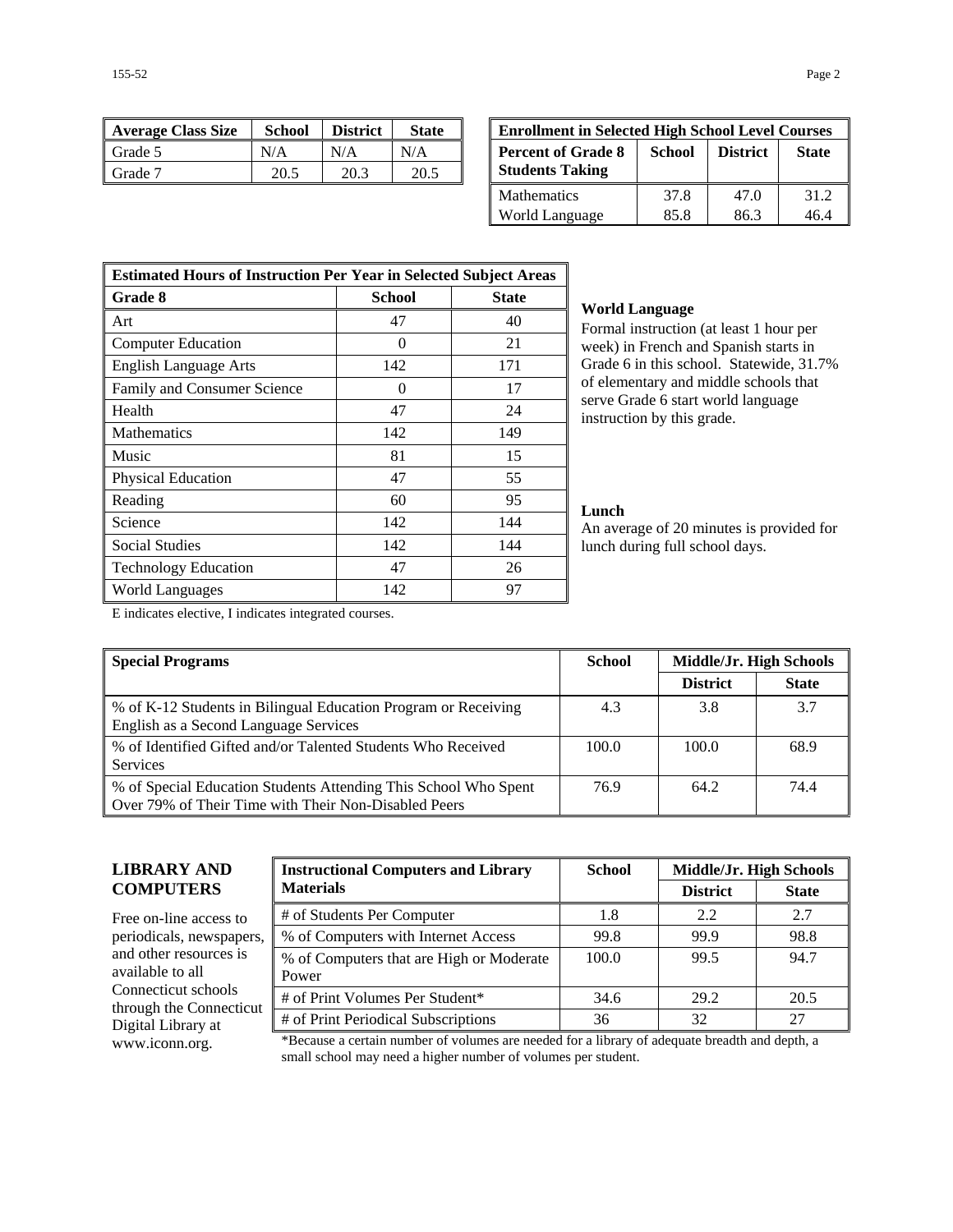## **SCHOOL STAFF**

| <b>Full-Time Equivalent Count of School Staff</b>                               |       |
|---------------------------------------------------------------------------------|-------|
| General Education: Teachers and Instructors                                     | 67.30 |
| Paraprofessional Instructional Assistants                                       | 3.00  |
| Special Education: Teachers and Instructors                                     | 9.50  |
| Paraprofessional Instructional Assistants                                       | 6.00  |
| Library/Media Specialists and Assistants                                        | 3.00  |
| Administrators, Coordinators, and Department Chairs                             | 6.00  |
| Instructional Specialists Who Support Teachers (e.g., subject area specialists) | 1.00  |
| Counselors, Social Workers, and School Psychologists                            | 6.80  |
| <b>School Nurses</b>                                                            | 1.00  |
| Other Staff Providing Non-Instructional Services and Support                    | 30.25 |

the full-time uivalent count, staff members working rt-time in the nool are counted as raction of full-time. r example, a cher who works lf-time in a school ntributes  $0.50$  to the nool's staff count.

| <b>Teachers and Instructors</b>                          | <b>School</b> | Middle/Jr. High Schools |              |
|----------------------------------------------------------|---------------|-------------------------|--------------|
|                                                          |               | <b>District</b>         | <b>State</b> |
| Average Number of Years of Experience in Education       | 13.1          | 12.6                    | 13.8         |
| % with Master's Degree or Above                          | 81.3          | 77.7                    | 75.5         |
| Classroom Teacher Attendance, 2006-07: Average # of Days | 7.8           | 6.8                     | 9.0          |
| Absent Due to Illness or Personal Time                   |               |                         |              |
| % Assigned to Same School the Previous Year              | 75.0          | 73.6                    | 74.9         |

#### **HOME AND SCHOOL COMMUNICATION AND SUPPORT**

**Teacher E-Mail Addresses:** All teachers at this school have been issued e-mail addresses. **Online Homework Information:** A portion of the school's website is devoted to homework pages.

The following narrative about how this school promotes and supports parental involvement was submitted by this school.

Sedgwick Middle School strongly supports good communication between the home and the school. Traditional means of keeping in touch with parents include mailings from the interdisciplinary teams, a monthly newsletter from the school, phone calls home from teachers, e-mails, homework hotlines and homework websites where parents can retrieve their students' current homework assignments, parent conferences and, when needed, weekly progress reports that are carried home by students and signed by parents. The school website is an excellent source of information about the school and its activities and events. Several listservs are available to parents who wish to have immediate notice of events and activities as they are posted. A Home / School Liaison faculty member worked very closely with our Hispanic community to ensure that in homes where Spanish is the primary language, parents were kept informed of school events and student progress. Both our Home / School Liaison and one of our school counselors are fluent in Spanish and made a special effort to reach out to our Latino community. Our Home / School Liaison also worked closely with all families who were new to West Hartford. The Sedgwick staff holds a Friday morning coffee and dress-down day, collecting donations for participation. The funds collected are used for scholarships for our students needing financial assistance for field trips. Parents voluntarily contributed money towards our field trip scholarship fund. Parents are a valuable resource to our students. In addition to helping to chaperone some field trips, parents also help out with our school dances, classroom activities, mentor and tutor students, volunteer in our Media Center and work in our Writing Lab. College students majoring in education at a local university also receive valuable field experience by working with teachers and assisting students in our Writing Lab. Parents also support our school by making contributions to the West Hartford Foundation for Public Schools. Their fund-raising has provided competitive grants to teachers at Sedgwick. Sedgwick has received several technology grants, a "Spanish for Spanish Speakers" class, and numerous other projects that enrich our educational program here at Sedgwick. We have a parent representative on our School Improvement Committee. The PTO, our Parent Teacher Organization, organized a "Read-a-Thon" to financially support team activities and an "Ice Skating Social" for our 6th graders. The PTO contributes to our school newsletter "Sedgwick Scene" and has a web page on our school website.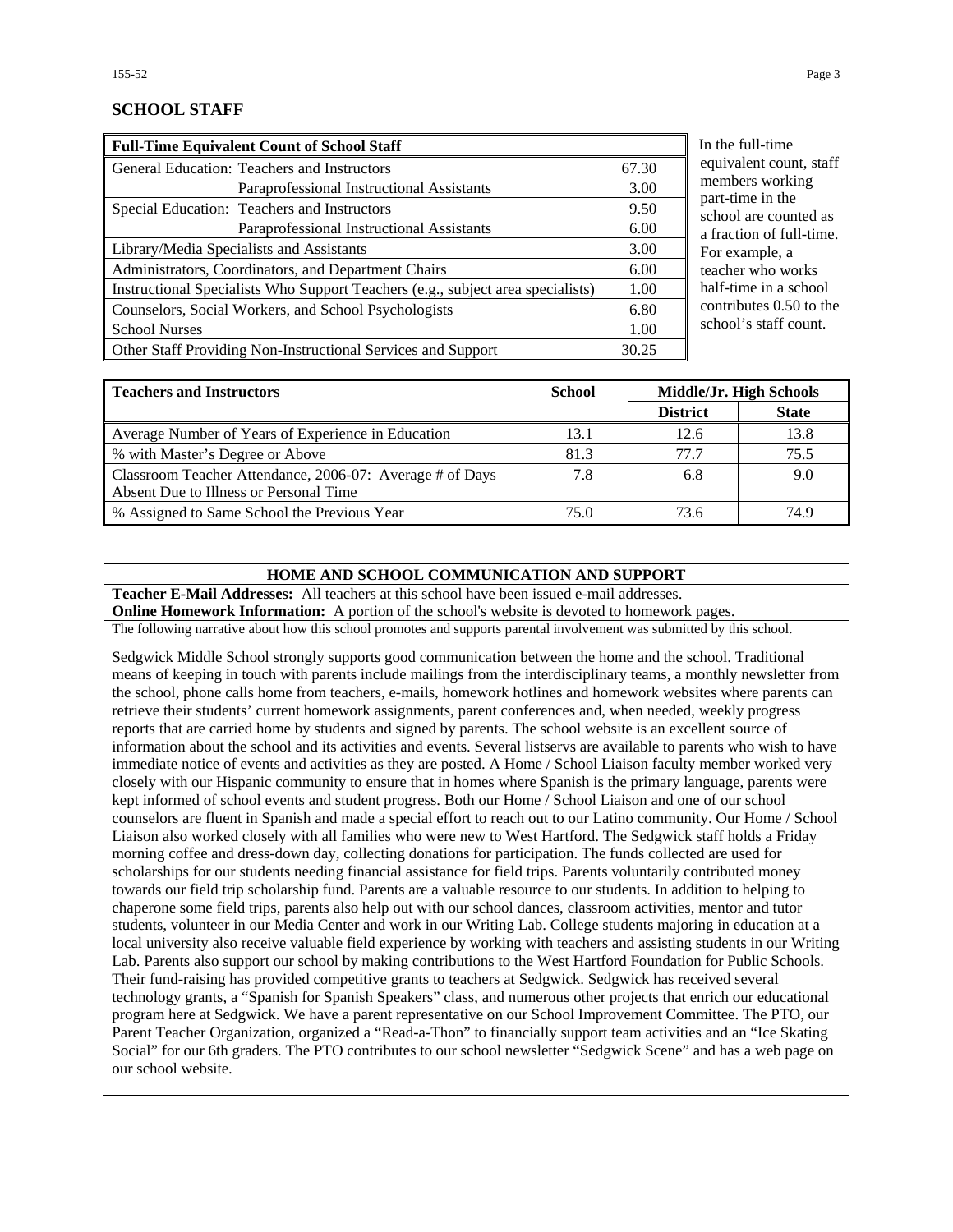| <b>Student Race/Ethnicity</b>              |     |      |  |  |  |  |
|--------------------------------------------|-----|------|--|--|--|--|
| <b>Race/Ethnicity</b><br>Number<br>Percent |     |      |  |  |  |  |
| American Indian                            |     | 0.5  |  |  |  |  |
| Asian American                             | 92  | 10.6 |  |  |  |  |
| <b>Black</b>                               | 92  | 10.6 |  |  |  |  |
| Hispanic                                   | 153 | 17.7 |  |  |  |  |
| White                                      | 524 | 60.6 |  |  |  |  |
| <b>Total Minority</b>                      | 341 | 39.4 |  |  |  |  |

## **SCHOOL DIVERSITY**

#### **Percent of Minority Professional Staff:** 12.6%

**Open Choice:** 6 students attended this school as part of the Open Choice program. Open Choice brings students from urban areas to attend school in suburban or rural towns, and students from non-urban areas to attend city schools.

**Non-English Home Language**: 19.7% of this school's students (excluding prekindergarten students) come from homes where English is not the primary language. The number of non-English home languages is 26.

#### **EFFORTS TO REDUCE RACIAL, ETHNIC, AND ECONOMIC ISOLATION**

Below is the description submitted by this school of how it provides educational opportunities for its students to interact with students and teachers from diverse racial, ethnic, and economic backgrounds.

Sedgwick Middle School is fully committed to closing the achievement gap by reducing racial, ethnic, and economic isolation. To achieve this goal, Sedgwick has partnered with the Amistad Academy in New Haven, Connecticut. Amistad Academy is a charter school with a proven record of closing the achievement gap. During the course of the school year, teams of Sedgwick teachers and administrators visited the Amistad Academy and brought back new ideas that they felt could be successfully incorporated into a suburban public school setting. The faculty of Sedgwick Middle School has come together to identify common key practices that they will implement to promote academic excellence for all students. Their efforts have resulted in higher achievement scores in some areas, a closing of the achievement gap, and greater recognition and participation of under-represented student groups in award ceremonies and school activities. Additional activities that support this effort include faculty participation at HANOC (a neighborhood community center to provide homework assistance), after school clubs such as Step Team, intramurals, cartooning, and science (energy conservation), all of which attract a diverse population of students. A sixth grade welcoming barbeque, Science Fair, and "Tour of the Americas" project brings families together who are representative of our student population. African drumming and dancing is taught as a part of our music curriculum and "Gifts of Music" is a program that provides free private instrumental lessons to students of low income families. In the spring, we had a school-wide "Unity Day" with day-long activities in all classrooms. Throughout the school year, our academic teams visited college campuses to encourage students to begin thinking about their academic plans for after high school. Departments select new textbooks and novels with one criteria being minority representation in photographs, illustrations, and characters. Author-in-Residence, Sharon Draper was invited for the 2008 – 2009 school year.

| <b>Physical Fitness: % Reaching</b><br><b>Health Standard on All Four Tests*</b> | <b>School</b> | <b>District</b> | <b>State</b> | % of Schools in State with Equal or<br><b>Lower Percent Reaching Standard</b> |
|----------------------------------------------------------------------------------|---------------|-----------------|--------------|-------------------------------------------------------------------------------|
| Grade 4                                                                          | N/A           | N/A             | N/A          | N/A                                                                           |
| Grade 6                                                                          | 28.9          | 25.6            | 35.4         | 38.1                                                                          |
| Grade 8                                                                          | 40.5          | 46.5            | 37.0         | 60.2                                                                          |

## **STUDENT PERFORMANCE AND BEHAVIOR**

\*Includes tests for flexibility, abdominal strength and endurance, upper-body strength and aerobic endurance.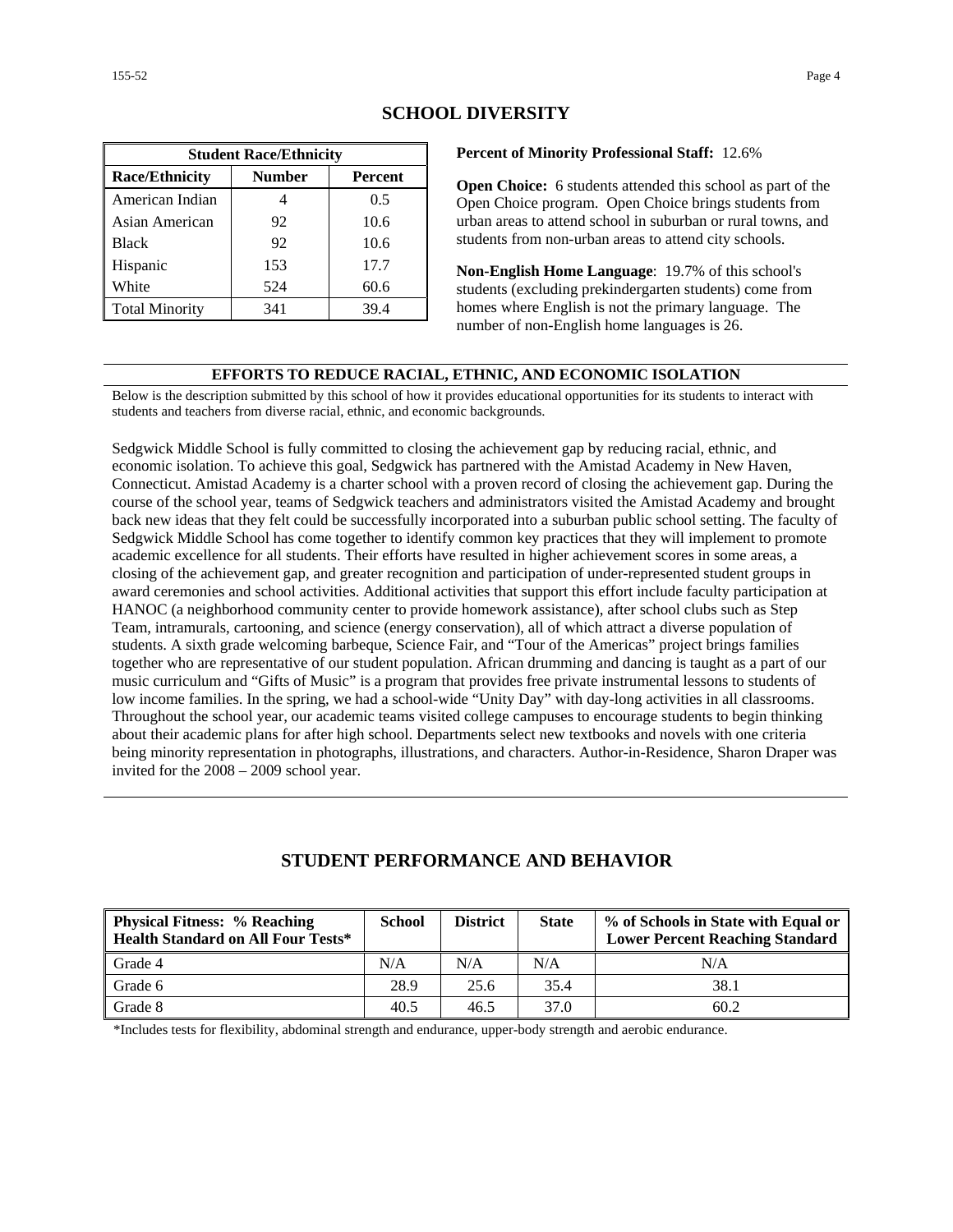| <b>Grade and CMT</b><br><b>Subject Area</b> | <b>School</b> | <b>District</b> | <b>State</b> | % of Schools in State<br>with Equal or Lower<br><b>Percent Meeting Goal</b> | These results reflect<br>the performance of |
|---------------------------------------------|---------------|-----------------|--------------|-----------------------------------------------------------------------------|---------------------------------------------|
| Grade 4 Reading                             | N/A           | N/A             | N/A          | N/A                                                                         | students with                               |
| Writing                                     | N/A           | N/A             | N/A          | N/A                                                                         | scoreable tests who<br>were enrolled in the |
| Mathematics                                 | N/A           | N/A             | N/A          | N/A                                                                         | district at the time of                     |
| Grade 5 Reading                             | N/A           | N/A             | N/A          | N/A                                                                         | testing, regardless of                      |
| Writing                                     | N/A           | N/A             | N/A          | N/A                                                                         | the length of time                          |
| <b>Mathematics</b>                          | N/A           | N/A             | N/A          | N/A                                                                         | they were enrolled                          |
| Science                                     | N/A           | N/A             | N/A          | N/A                                                                         | in the district.<br>Results for fewer       |
| Grade 6 Reading                             | 71.5          | 74.6            | 66.3         | 56.8                                                                        | than 20 students are                        |
| Writing                                     | 69.6          | 73.7            | 61.9         | 66.7                                                                        | not presented.                              |
| Mathematics                                 | 75.6          | 78.7            | 66.4         | 65.2                                                                        | For more detailed                           |
| Grade 7 Reading                             | 82.7          | 83.3            | 71.1         | 68.1                                                                        | CMT results, go to                          |
| Writing                                     | 75.1          | 72.6            | 62.0         | 72.7                                                                        | www.ctreports.                              |
| Mathematics                                 | 75.3          | 75.5            | 63.0         | 70.5                                                                        |                                             |
| Grade 8 Reading                             | 74.7          | 76.1            | 64.8         | 63.1                                                                        |                                             |
| Writing                                     | 73.7          | 75.1            | 63.4         | 62.1                                                                        |                                             |
| <b>Mathematics</b>                          | 72.5          | 73.2            | 60.8         | 63.2                                                                        |                                             |
| Science                                     | 70.1          | 71.2            | 58.6         | 58.1                                                                        |                                             |

**Connecticut Mastery Test, Fourth Generation, % Meeting State Goal.** The Goal level is more demanding than the Proficient level, but not as high as the Advanced level, reported in the No Child Left Behind Report Cards.

To see the NCLB Report Card for this school, go to [www.sde.ct.gov](http://www.sde.ct.gov/) and click on "No Child Left Behind."

| <b>Student Attendance</b> | School | District Middle/Jr. High<br><b>Schools</b> | <b>State Middle/Jr. High</b><br><b>Schools</b> |
|---------------------------|--------|--------------------------------------------|------------------------------------------------|
| % Present on October 1    | 96.6   | 96.6                                       | 96.5                                           |

#### **Disciplinary Offenses**

Disciplinary offenses committed by students include all serious offenses, offenses involving drugs, alcohol, or tobacco, and all incidents resulting in suspension or expulsion. In the 2006-07 school year, 83 students were responsible for these incidents. These students represent 8.8% of the estimated number of students who attended this school at some point during the 2006-07 school year. For more information and data on disciplinary offenses, go to [www.sde.ct.gov](http://www.sde.ct.gov/), click on "CEDaR" and then on "Student Data."

| <b>Number of Incidents by Disciplinary Offense Category, 2006-07</b> |                             |                       |  |  |
|----------------------------------------------------------------------|-----------------------------|-----------------------|--|--|
| <b>Offense Category</b>                                              | <b>Location of Incident</b> |                       |  |  |
|                                                                      | <b>School</b>               | <b>Other Location</b> |  |  |
| <b>Violent Crimes Against Persons</b>                                |                             |                       |  |  |
| Sexually Related Behavior                                            | 3                           |                       |  |  |
| Personally Threatening Behavior                                      | 16                          |                       |  |  |
| Theft                                                                | 12                          |                       |  |  |
| Physical/Verbal Confrontation                                        | 20                          |                       |  |  |
| Fighting/Battery                                                     | 6                           |                       |  |  |
| <b>Property Damage</b>                                               | 2                           |                       |  |  |
| Weapons                                                              |                             |                       |  |  |
| Drugs/Alcohol/Tobacco                                                | 4                           |                       |  |  |
| <b>School Policy Violations</b>                                      | 130                         |                       |  |  |
| Total                                                                | 195                         |                       |  |  |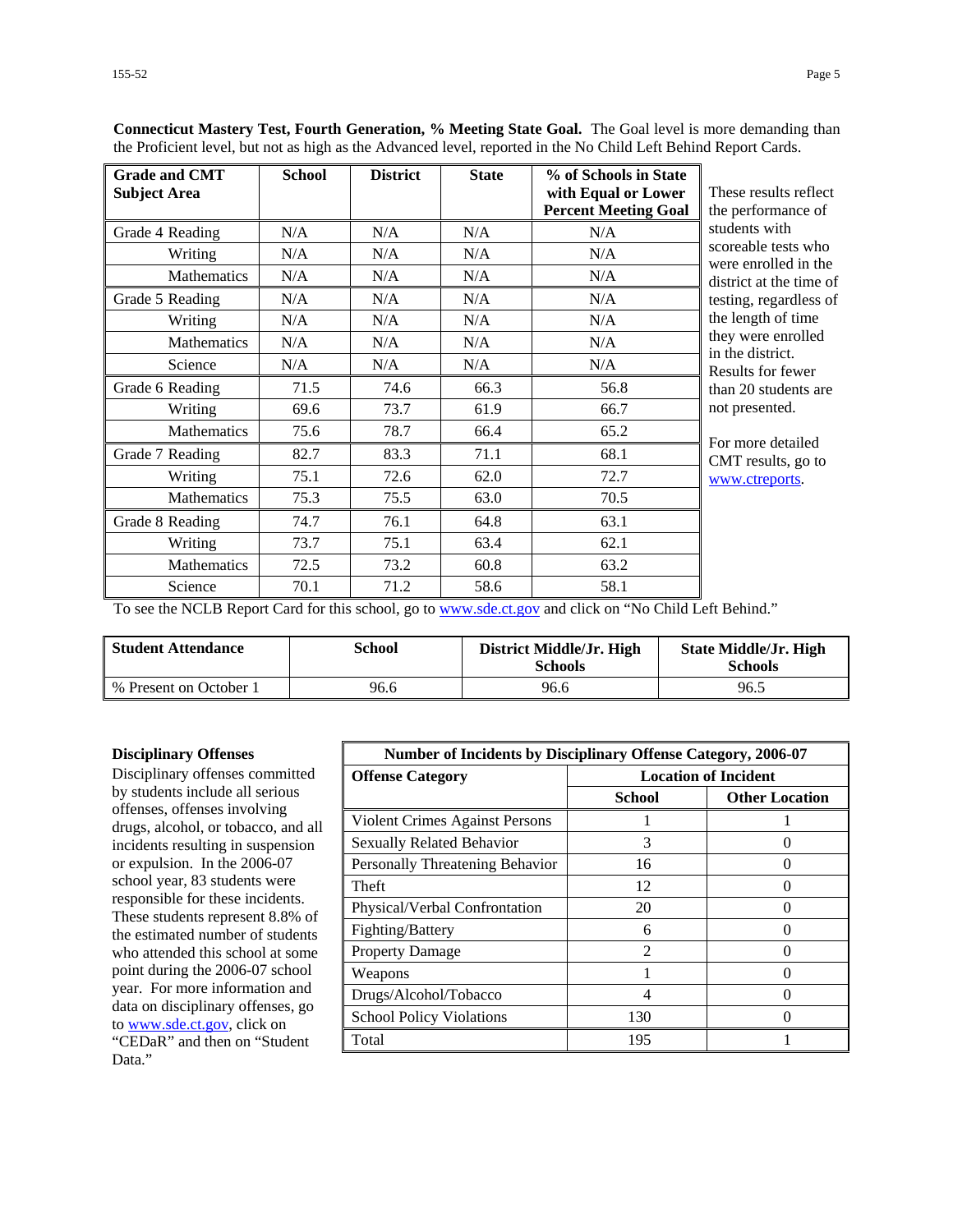The following narrative was submitted by this school.

Sedgwick continues to demonstrate growth in almost all areas that are measured by CMT scores. Math and English Departments closely analyzed all CMT scores and determined which particular strands and objectives were the weakest amongst students in each particular grade. Interdisciplinary efforts were made to address those weakest strands and re-assess routinely throughout the school year. On each academic team, individual students were identified who were not meeting with proficiency in certain CMT areas. Instruction for these students was differentiated and targeted. Some students were assigned to a Saturday Academy for three days to better prepare them for the CMT. This Saturday Academy focused on math and English. Each grade level set up an after school Homework Center. These Homework Centers provided students with a structured environment to get their homework done with the assistance of a certified classroom teacher. In addition to our math support classes, we offer a "Math Cave" program where students can receive additional instruction in math during their Learning Lab (Study Hall) time period. A Writing Lab is also available to help students as they work on writing assignments in any content area. Teachers in every discipline utilize a common set of instructional and CMT terms. At Sedgwick, we teach students to use the ASC method when they respond in writing to open-ended questions about a text. We continued to refine and improve our system for administering Interim Assessments in the areas that are tested on the CMT. These assessments were given four times throughout the school year. Teachers worked in data teams under the supervision of Department Supervisors to analyze the data and plan for future instruction. Sedgwick adopted a school-wide REACH initiative. By teaching all students the value of Respect, Enthusiasm, Achievement, Citizenship, and Hard Work, students helped to create a better school environment and demonstrated increased academic achievement. The REACH model is also used by the Amistad Academy in New Haven, Connecticut.

#### **SUPPLEMENTAL SCHOOL INFORMATION**

The space below was optionally used by this school to describe aspects of the school not presented elsewhere in the profile.

Sedgwick offers a variety of clubs and activities designed to engage students and to foster a connection to school. These school activities also help to create a very natural mentor / mentee relationship between the advisor of the club / activity and the student. Our Drama Club is open to any student who has an interest in any aspect of theater production. This includes acting, sound and light, stage crew, costume design, and set design. The Sedgwick Scroll is an award-winning literary magazine open to students who wish to express themselves through writing and who wish to improve upon their written communication skills. Student Council is made up of students who are elected by their peers. They help to organize many activities throughout the school year. Our Technology Student Association is an award-winning program that is part of a national organization that offers opportunities for students to participate in activities, competitions, and workshops covering a broad spectrum of technology. Unified Sports and Unified Theater are two programs in which special needs students' partner with regular education students in both sporting competitions and theatrical productions. Yearbook Club is open to all students who wish to work collaboratively to produce the school yearbook. Our intramural program is open to all students, regardless of ability level, and runs almost every day after school. We offer a variety of activities which include soccer, flag football, volleyball, basketball, weight training, badminton, wrestling, and softball. We also have a school-wide cross country team that competes against the two other middle schools in the district. We also have a Drill Team that is open to all students.